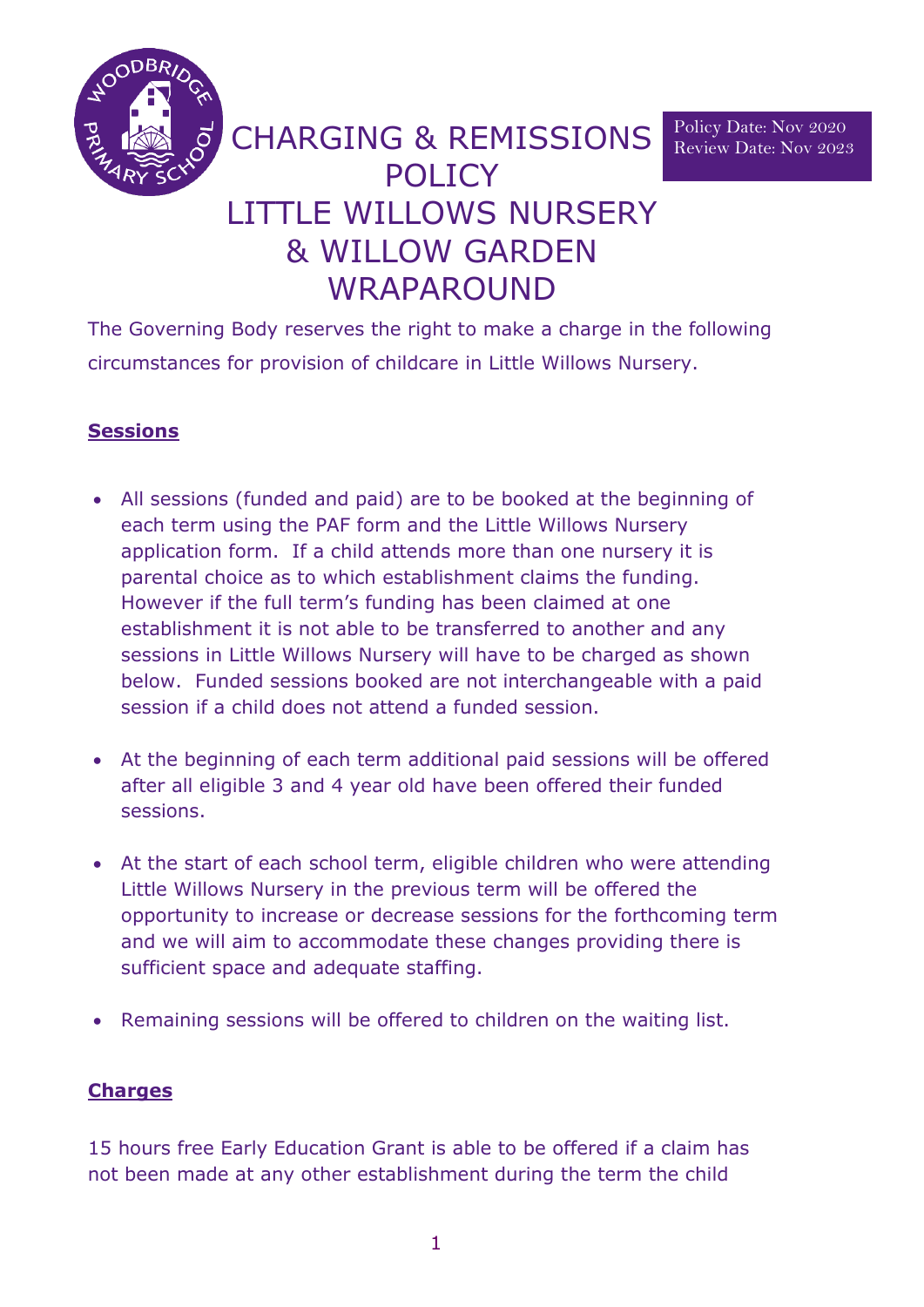wishes to start. Only If a child moves establishments mid-term and has not previously claimed the EEG then a claim can be made.

#### **30 hours extended funding**

We are able to offer the 15 hours extended funding to eligible parents/carers, however this must be applied for and a code received by the last day of the month preceding the term the child is set to start in nursery, otherwise sessions will be charged as below.

Little Willows Nursery session timings and fees are detailed below.

| <b>Session</b>               | <b>Timings</b>                     | Fees                   |
|------------------------------|------------------------------------|------------------------|
| <b>Morning Nursery</b>       | $8.50$ am - 11.50am                | £11.50 (if not funded) |
| <b>Lunchtime Supervision</b> | $11.50$ am - 12.30pm               | £2.50                  |
| <b>Afternoon Nursery</b>     | $12.30 \text{pm} - 3.30 \text{pm}$ | £11.50 (if not funded) |

Where no funded sessions are used the cost of the full day in nursery from 8.50am – 3.30pm is £25.50.

### **Lunches**

- Lunch time supervision fees do not include meals. Hot meals are available to purchase from the school at a cost of £2.30 each. Meals are payable on the day they are taken or weekly/half termly in advance. Payments can only be accepted by bank transfer - Sort Code: 30-99-85 Account No: 00496178. Alternatively children are welcome to bring in a healthy packed lunch.
- Fess are reviewed annually on the 1st September.

**Please note that lunch time sessions cannot be included as part of the funded session entitlement as it is considered child care and not an educational session.**

- Paid sessions will be invoiced monthly in advance and payment is due within 7 days of the date of the invoice.
- Payments can only be accepted by bank transfer Sort Code: 30-99- 85 Account No: 00496178. Full or part payments can also be made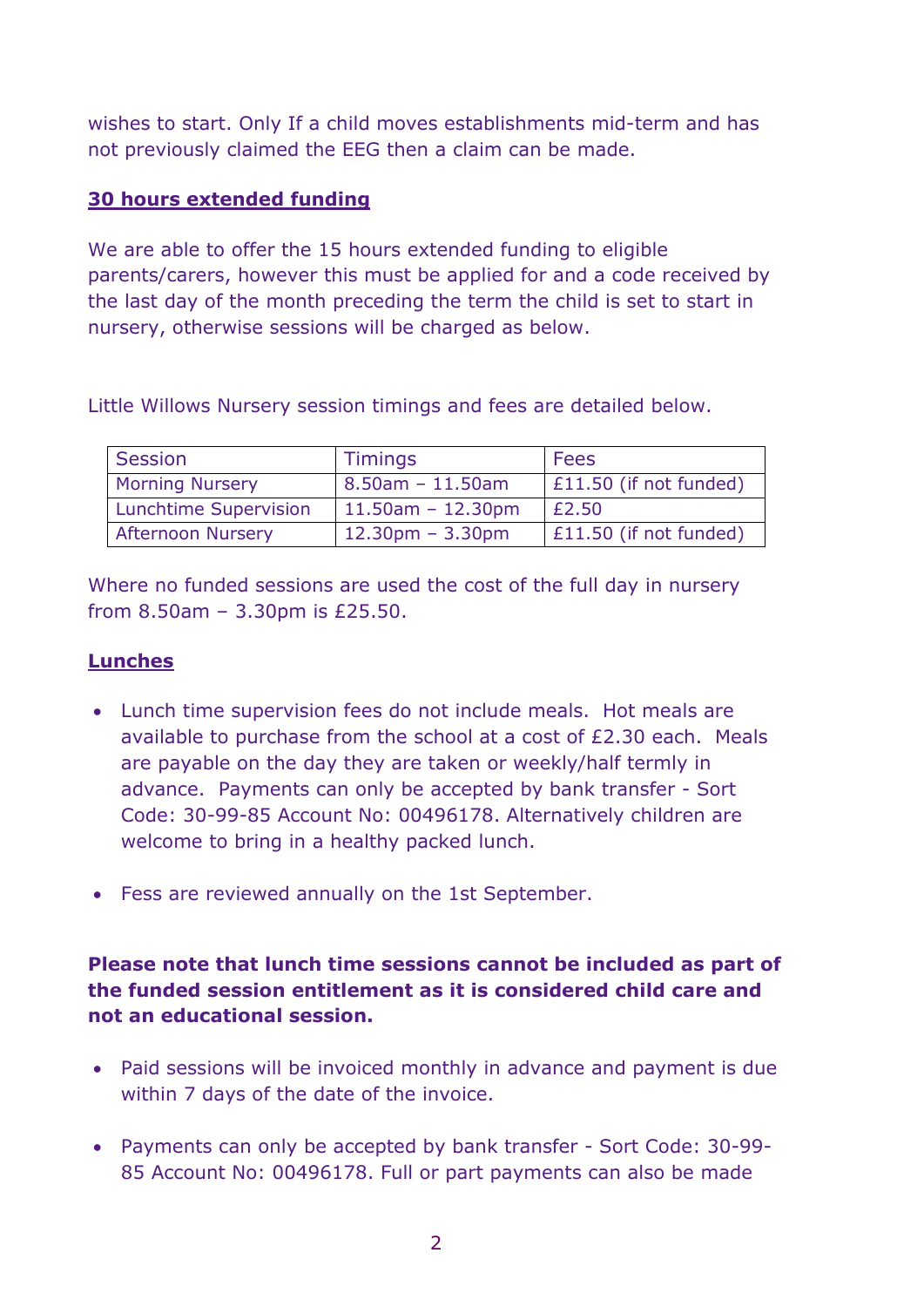using Childcare vouchers. Please contact the school office for further information about Childcare vouchers.

## **Charges/Late Collections**

Little Willows operates a strict 'on time' collection policy. A fee of £10 may be charged in the event of late collection. Please let the school know as soon as possible if you know you are going to be late so we can arrange staff to care for your child/ren.

If a parent/carer fails to collect their child/ren at the end of a booked session and has not contacted the school their child/ren will be place into the lunchtime session (at the end of morning nursery) or Willow Garden After School Club (at the end of afternoon nursery) and will be charged accordingly. We also reserve the right to charge a £10 admin fee.

#### **Late Payments**

**Invoices are sent out at the beginning of each month for sessions booked in advance plus any extra sessions from the previous month. These invoices must be paid in full within 7 days of the date of the invoice otherwise they may incur a charge of £10 admin fee. If the parent/carer fails to pay an invoice within 14 days of the date of the invoice the school has the right to refuse entry into Little Willows Nursery. Should you experience any difficulties in paying Nursery fees, please arrange to see the School Business Manager in confidence at the earliest opportunity.**

- All fees for sessions which have been booked are non-refundable.
- Cancellations or changes to bookings will only be accepted with appropriate prior notice (4 weeks) and at the discretion of the school.
- Holidays taken during term time are payable at the full rate.
- No refunds will be given due to illness, except in exceptional circumstances and at the discretion of the school.
- School lunches which have been paid for in advance will be carried over if the child does not attend a session.